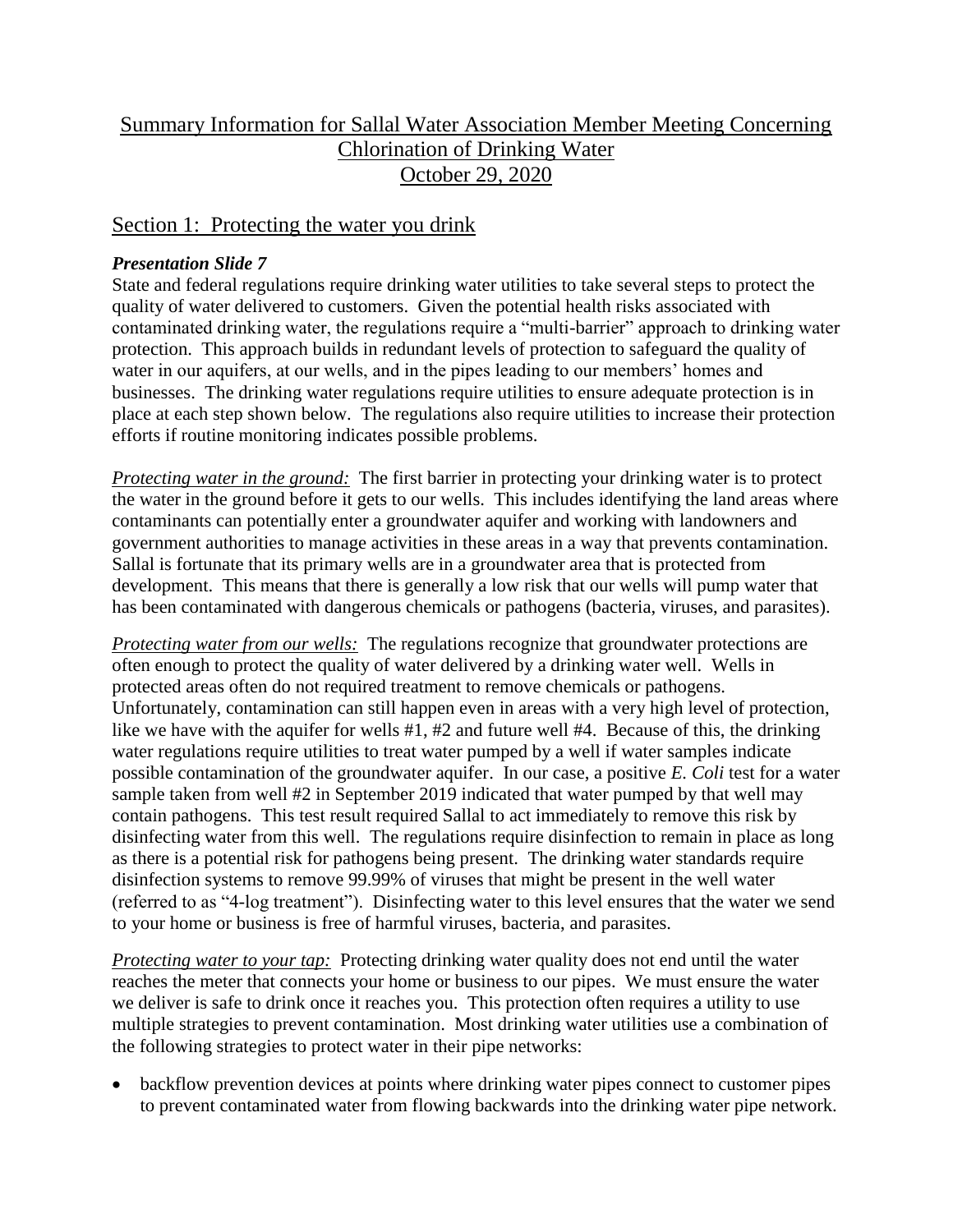- periodic flushing of pipes and tanks to clean out the system.
- rigorous maintenance of the pipes, tanks, valves, and booster pumps in the distribution network.
- adding a small amount of chlorine to the drinking water to keep pathogens from growing inside the pipes.

Sallal has historically relied on the first three strategies to protect water we deliver. While these strategies were generally successful, past routine monitoring indicated that these steps alone may not provide enough protection. In response to the multiple detections of total coliform and *E. Coli* bacteria at various locations in September 2019, it was necessary for Sallal to begin adding chlorine to the water distribution network to better protect the water we deliver. The drinking water standards require utilities that add chlorine to protect water in drinking water pipes to maintain a minimum residual concentration of 0.2 mg/L (measured as either free chlorine, total chlorine, or combined chlorine) throughout the pipe network. . Our operating standard is to maintain a residual of at least 0.6 mg/L (as free chlorine) in our pipes. This concentration is about seven times lower than the 4 mg/L concentration that the CDC and EPA consider as safe for drinking water.

### Section 2: How the state regulates "Pathogens"

Drinking water regulations require utilities to routinely test the water they deliver to homes and businesses for possible presence of "pathogens" – harmful viruses, bacteria, and parasites that can make people sick. Examples of pathogens that could end up in drinking water include *Norovirus*, *Hepatitis* A, *Campylobacter coli*, *E. Coli* O157:H7, *Giardia*, and *Cryptosporidium*. While there are many types of pathogens that can make people sick from drinking water, the most common cause of this type of pollution is fecal contamination, either from animals or humans.

Frequently, concentrations of pathogens from fecal contamination are small, and the number of different possible pathogens is large. As a result, it is not practical to test for specific pathogens in every water sample collected. The regulations instead focus on testing for the presence of "indicator organisms", such as coliform bacteria. Coliform bacteria are organisms that are present in the environment and in the feces of all warm-blooded animals and humans. While most coliform bacteria are harmless, their presence in a drinking water sample may indicate that the water is contaminated either from an environmental source or from a pollution source that contains feces. A positive coliform test indicates that there is a risk that the water may contain harmful pathogens.

State and federal drinking water regulations require utilities to use the protection strategies described above to reduce the risk of pathogens being in our water. By disinfecting water at the well location, we remove pathogens before they can enter the drinking water system. Maintaining a small residual concentration of chlorine in the pipes connected to your home or business helps to remove pathogens that may have made it past the main disinfection process and protects the water in the pipes from contamination by possible unknown leaks in areas of our system.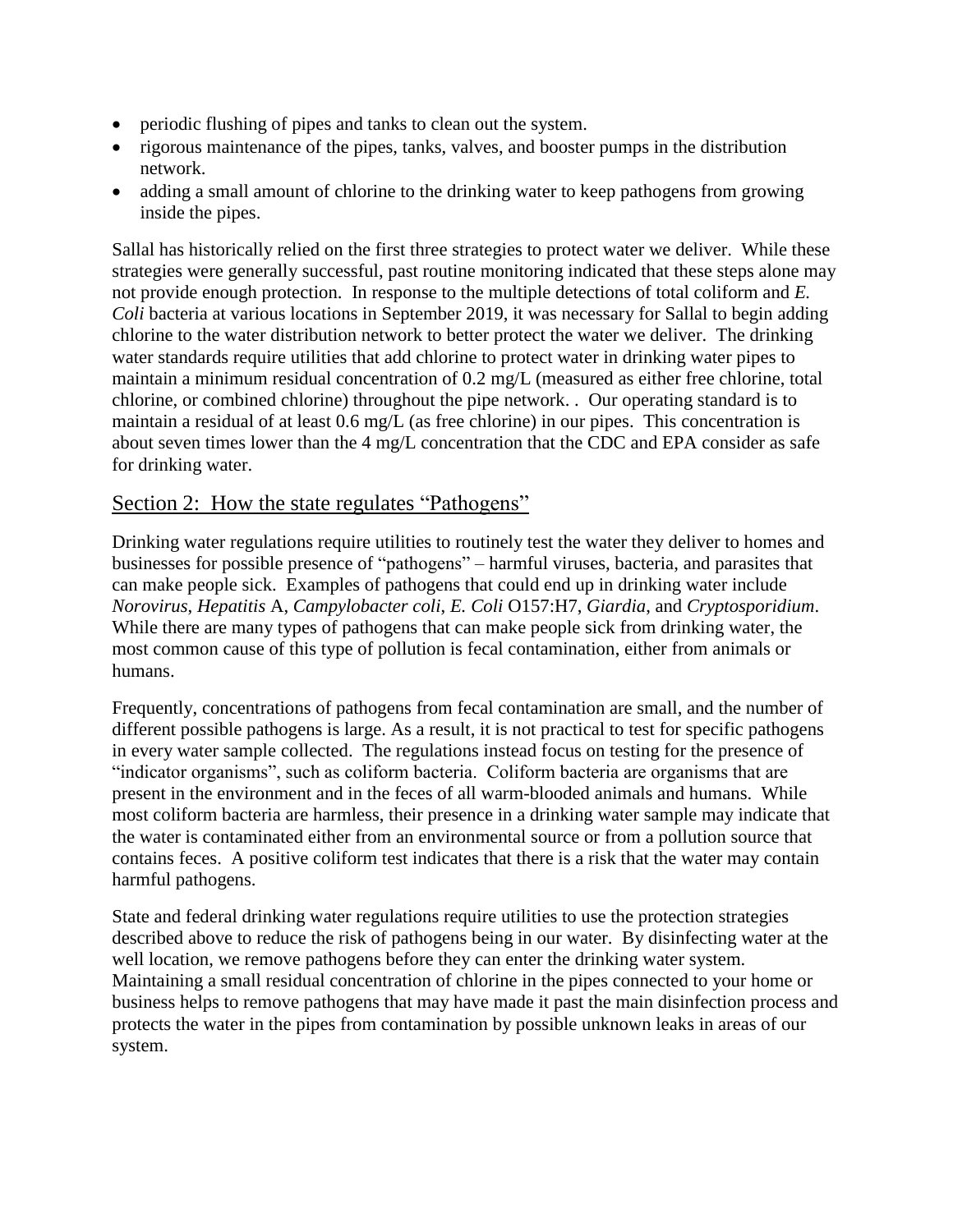## Section 3: Monitoring for Pathogens

#### *Presentation Slides 8-10*

State and federal regulations require Sallal to perform monthly tests for the presence of pathogens in water samples collected from several locations throughout the pipe network that distributes water from out wells. Sallal collects water samples at several locations each month to test for the presence of "Total Coliform" bacteria. In addition, if a sample tests positive for total coliform, the lab tests the sample again specifically for "E. Coli" bacteria – a sub-set of the larger group of total coliform bacteria. While positive tests may indicate possible environmental contamination, it cannot tell us if the water actually contains harmful pathogens. A positive test only indicates elevated risk.

Based on our service area population, Sallal must test a minimum of seven locations each month to ensure the samples adequately represent the quality of water delivered to our members. We perform all monitoring according to a DOH-approved plan that documents our sampling locations and testing methods. All pathogen monitoring, as well as responses to possible contamination, must comply with requirements in the federal Total Coliform Rule as well as the state's regulations governing Group A Public Water Supplies (WAC 246-290).

The required monitoring first relies on testing for the presence or absence of Total Coliform as an initial screening to determine if there has been a potential risk of contamination by pathogens from an environmental source. If any routine test has a positive result for the presence of Total Coliform bacteria, the regulations require two immediate follow-up actions: we must immediately test the positive sample for E. Coli bacteria and we must also collect repeat samples from the distribution network (minimum of three samples for each positive result). The retesting for E. Coli bacteria is necessary to determine if the potential contamination is from a source that contains fecal mater and the repeat samples are used to help verify whether the initial positive result may have been an error or anomaly. It is important to note that the test methods do not attempt to determine how many bacteria may be in a positive sample – one or one million bacteria in a sample will give the same result. The tests also do not attempt to identify the specific bacteria species present. The tests only generally identify the presence of bacteria in the large group of Total Coliform bacteria or in the smaller sub-group of E. Coli bacteria. The regulations do not require information on quantity or specific bacteria species to assess risk. A positive result for any of the indicator organisms is sufficient to demonstrate that there is a risk of contamination.

In addition to triggering repeat sampling, monitoring that indicates positive results for Total Coliform bacteria also requires the drinking water utility to take corrective follow up actions. The regulations (WAC 246-29-320) contain two levels of action that differ according to the level of risk.

*Level 1 Assessment:* The regulations require a level 1 assessment in response to events considered "low risk". The following conditions trigger this level of assessment for a system the size of Sallal's:

• Two or more Total Coliform positive samples in the same month. Results that may qualify as "two or more in the same month" include positive results at multiple routine sample sites, or a single Total Coliform positive result at a routine site along with a positive sample at a repeat sample site.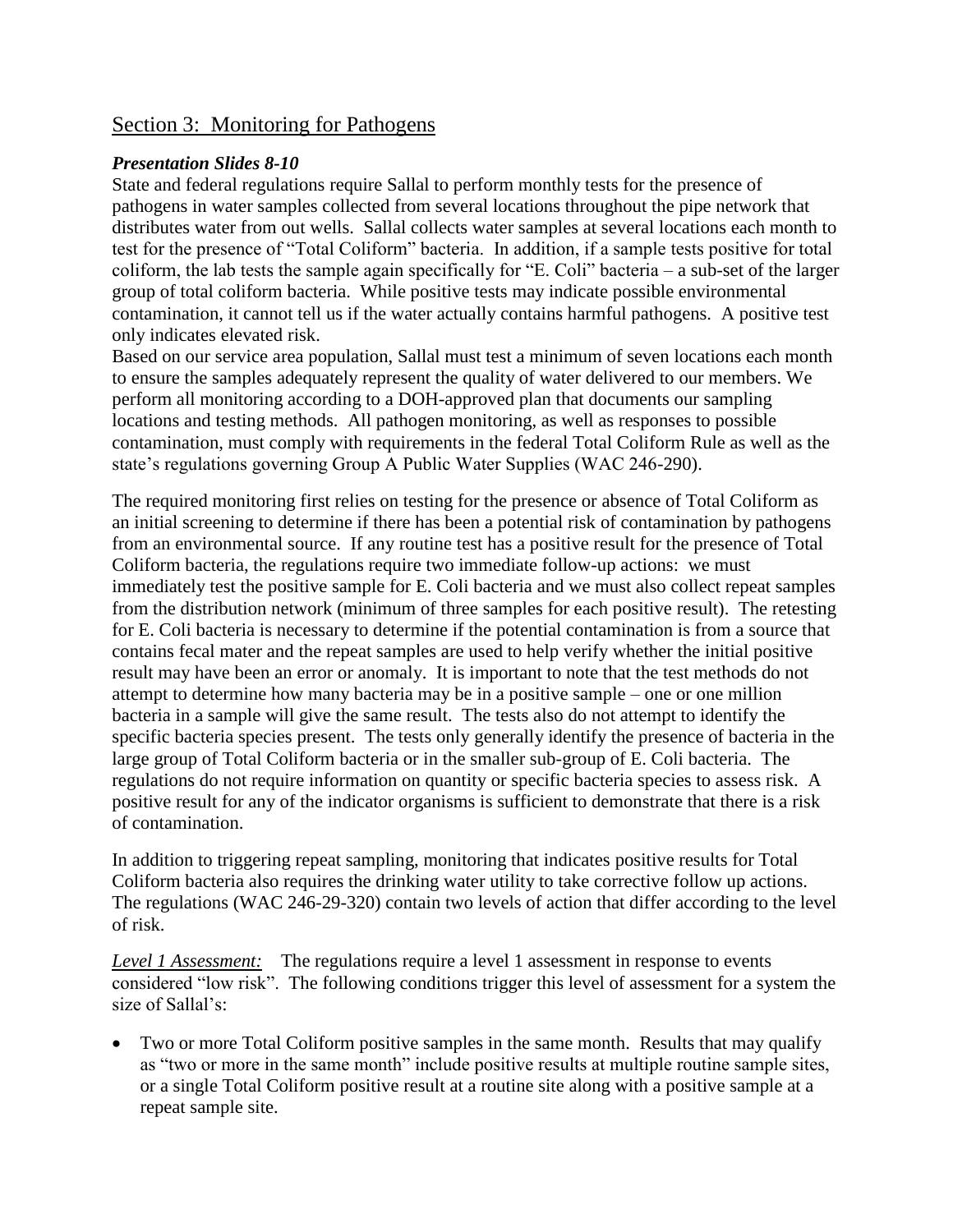• Failure to take appropriate repeat samples after a single positive Total Coliform result in a routine sample.

DOH considers a level 1 assessment as a basic evaluation that anyone familiar with the water system can complete. It consists of a review of the administrative and operational practices in place to protect the water in the pipes from contamination. If the review identifies problems, the utility must implement necessary corrective actions before DOH will consider the assessment as complete.

*Level 2 Assessment:* This level of assessment is required when monitoring results indicate a higher public health risk due to the repeated occurrence of Total Coliform bacteria, or the confirmation of E. coli bacteria in the distribution system. Conditions that trigger a level 2 assessment include:

- Monitoring results Trigger a second level 1 assessment in a rolling 12-month period.
- Any violation of the E. Coli Maximum Contaminant Level (MCL). Any of the following qualify as a violation of the E. Coli MCL:
	- 1. A total coliform-positive repeat sample follows an E. coli positive routine sample.
	- 2. An E. coli positive repeat sample follows a total coliform-positive routine sample.
	- 3. The lab fails to test a total coliform-positive repeat sample for E. coli.
	- 4. The system fails to take three repeat samples following an E. coli positive routine sample.

DOH considers a Level 2 assessment as a more complex assessment that only a person with specific qualifications can complete. Qualified individuals include licensed engineers working in the field of water system design, DOH-certified distribution system operators at the level of WDM2 or higher, or appropriate staff from state or local health departments. The goal of a level 2 assessment is for the utility to take a comprehensive look at its administrative, operational, and technical practices used to protect the quality of drinking water in its pipes. The results of this assessment should identify potential causes for repeated contamination as well as identify appropriate corrective actions to prevent future problems.

Since revision of the federal Total Coliform Rule in 2016 (and subsequent revision to state regulations), DOH requires any drinking water utility to begin adding chlorine to their distribution system when the utility triggers a second level 2 assessment and the utility cannot find and fix the source of contamination. As part of a meeting in June 2020, members of the Sallal board reviewed our history of bacteria monitoring with DOH staff. This review highlighted that past monitoring demonstrated that Sallal's system has multiple Total Coliform and E. Coli detections in the past. While the monitoring did not violate standards in place at the time, DOH noted that the current Total Coliform Rule would have required Sallal to begin adding chlorine several years ago, had it been in place.

Since 1996, Sallal has detected the presence of Total Coliform in 38 routine samples collected at various locations in our water distribution network. A single detection does not necessarily mean that our monitoring revealed actual contamination since false positives and other errors can occur. Of the 38 routine samples with positive Total Coliform detections, 25 did not have corresponding detections in repeat samples. In most cases these results would not have trigger a level 1 assessment since they did not meet the threshold of "two or more Total Coliform detections in the same month". However, the remaining 13 routine samples with positive results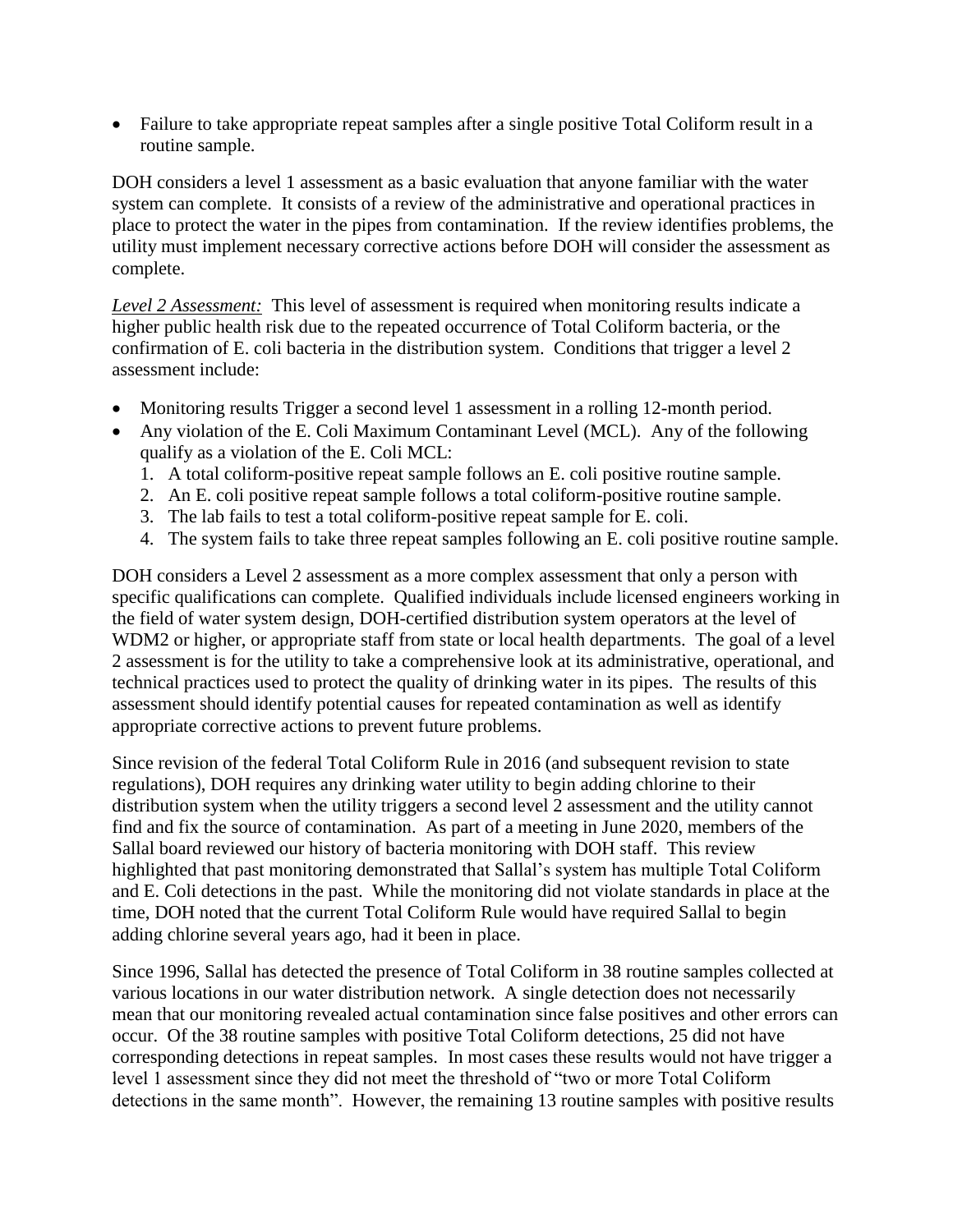also corresponded with one or more repeat samples that also tested positive for Total Coliform. These results would have triggered a level 1 assessment. In addition, three routine samples collected in 2004 and 2009 along with six repeat samples (all from 2004) also tested positive for E. Coli. These results would have qualified as E. Coli MCL violations that trigger a level 2 assessment.

Table 1 identifies where past monitoring would have likely triggered a level 2 assessment under the current Total Coliform Rule by either triggering multiple level 1 assessments in a 12-month period, violating the E. Coli MCL, or both. The record indicates that monitoring could have triggered level 2 assessments at least seven times between 2001 and 2017. As shown here, viewing past monitoring results through the lens of the current regulations suggests that monitoring could have triggered a need to add chlorine to our distribution network as early as 2004.

| 12- Month Range                                                                                                                                                     | <b>Multiple Level 1 Assessment Triggers?</b><br>(months with 2 or more Total Coliform<br>Detections) | Violation of E. Coli MCL?                                          |
|---------------------------------------------------------------------------------------------------------------------------------------------------------------------|------------------------------------------------------------------------------------------------------|--------------------------------------------------------------------|
| May 2001 - April 2002                                                                                                                                               | May (1 routine, 1 repeat)<br>November (1 routine, 2 repeat)                                          | No (positive for TC & Fecal) <sup>1</sup>                          |
| July 2004 - June 2005                                                                                                                                               | July (1 routine, 2 repeat)<br>October (2 routine, 6 repeat)<br>June 2005 (1 routine, 3 repeat)       | Yes, October - 8 samples                                           |
| June 2005 - May 2006                                                                                                                                                | June 2005 (1 routine, 3 repeat)<br>January 2006 (1 routine, 1 repeat)                                | No                                                                 |
| October 2009                                                                                                                                                        | No                                                                                                   | Yes, routine test on 10/14/09<br>positive for both TC and E. Coli. |
| September 2010 - August 2011                                                                                                                                        | September (1 routine, 1 repeat)<br>October (1 routine, 0 repeat)<br>November (2 routine, 5 repeat)   | Yes, October - 1 sample                                            |
| November 2014-October 2015                                                                                                                                          | November (1 routine, 1 repeat)<br>March 2015 (1 routine, 1 repeat)                                   | No                                                                 |
| August 2016 - July 2017                                                                                                                                             | August (1 routine, 1 repeat)<br>September (2 routine, 0 repeat)                                      | No                                                                 |
| While monitoring in 2001-2002 period did not show E. Coli detections, one routine sample in Jan 2002 tested positive for both Total<br>Coliform and Fecal Coliform. |                                                                                                      |                                                                    |

#### *Table 1. Past Monitoring Potentially Qualifying as Level 2 Trigger Events*

# Section 4: DOH requirements for eliminating chlorine

#### *Presentation Slides 12-14*

On June 9, 2020, members of the Sallal Board and Sallal's engineering consultant met with representatives from Department of Health's Office of Drinking Water to discuss the steps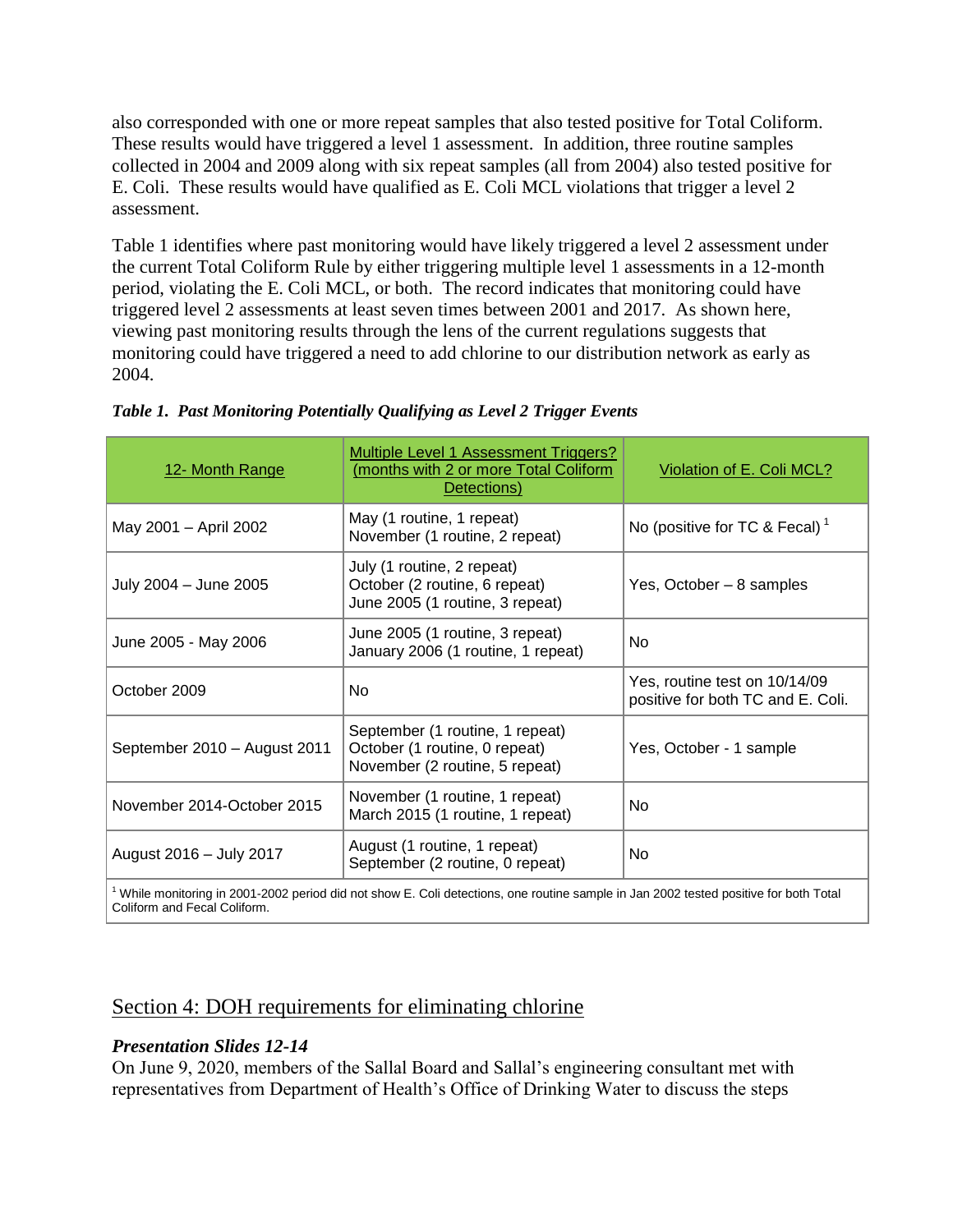required to allow for Sallal to cease using chlorine. DOH representatives confirmed that state and federal regulations could allow Sallal to operate our water system without the use of chlorine. However, they reinforced that we must first demonstrate that other controls are adequate to ensure our water is protected all the way from the aquifer to our members' taps. Since the *E. Coli* detections in September 2019 indicated needs to improve protections for water as it is pumped from well #2 along with protecting water in our distribution pipes, DOH was clear that any steps we take to eliminate the use of chlorine would need to evaluate both protection areas. DOH was also clear that the 2019 event combined with past monitoring meant that reverting to operating practices in place before 2019 was not possible. They will require Sallal make several physical and operational changes to our system before they would approve discontinuing the use of chlorine.

*Demonstrating water is protected at our wells* Eliminating the use of chlorine for 4-log virus treatment at well #2 requires Sallal to demonstrate that there is little to no risk of the groundwater being contaminated with pathogens. This will include reviewing strategies we use to ensure contaminants do not enter the aquifer from land uses near the well along with examining the well itself to make sure it cannot allow contaminants to enter the water supply. Steps to remove chlorine for disinfection at the well includes:

- Submit a written request to DOH to formally request discontinuing 4-log virus treatment.
- Review the well design and construction to make sure the well complies with the state's construction standards in chapter 173-160 of the Washington Administrative Code (WAC). Prepare and submit documents to DOH to provide evidence of proper construction.
- Review our groundwater source protection area policies to ensure they provide an adequate minimum sanitary control area, as required by chapter 246-290-135 WAC. Prepare and submit documents to DOH to demonstrate that our source control programs are appropriate.
- Complete a minimum of one year of testing of water from well #2 to demonstrate that is does not contain pathogens. Results submitted to DOH must show a minimum of twelve consecutive months of satisfactory tests (no total coliform or *E. Coli*) in water samples taken before any existing treatment. The sampling plan must attempt to capture "worst case" conditions that could lead to a greater risk of environmental contamination.
- Once DOH receives all of the above information, they will conduct a "Special Purpose" Investigation" of our facilities. DOH will only approve discontinuing 4-log treatment if they are satisfied that the information we provide demonstrate adequate protection and we correct any significant deficiencies found during the special purpose investigation.

In our meeting, DOH acknowledged that using alternative disinfection methods (UV light or ozone) could allow us to eliminate the use of chlorine for 4-log treatment at well #2 while still providing necessary treatment. However, they advised that neither UV light nor ozone have established track records in the state for use in disinfecting drinking water. This adds considerable uncertainty to the design process that could greatly impact the amount of testing and pre-construction costs we would face in order their approval for either alternative technology.

*Demonstrating water is protected to members' taps* Regardless of whether Sallal is successful in eliminating the use of chlorine for treatment at well #2, we must still satisfy regulatory requirements to protect our water as it travels through pipes to our members' homes and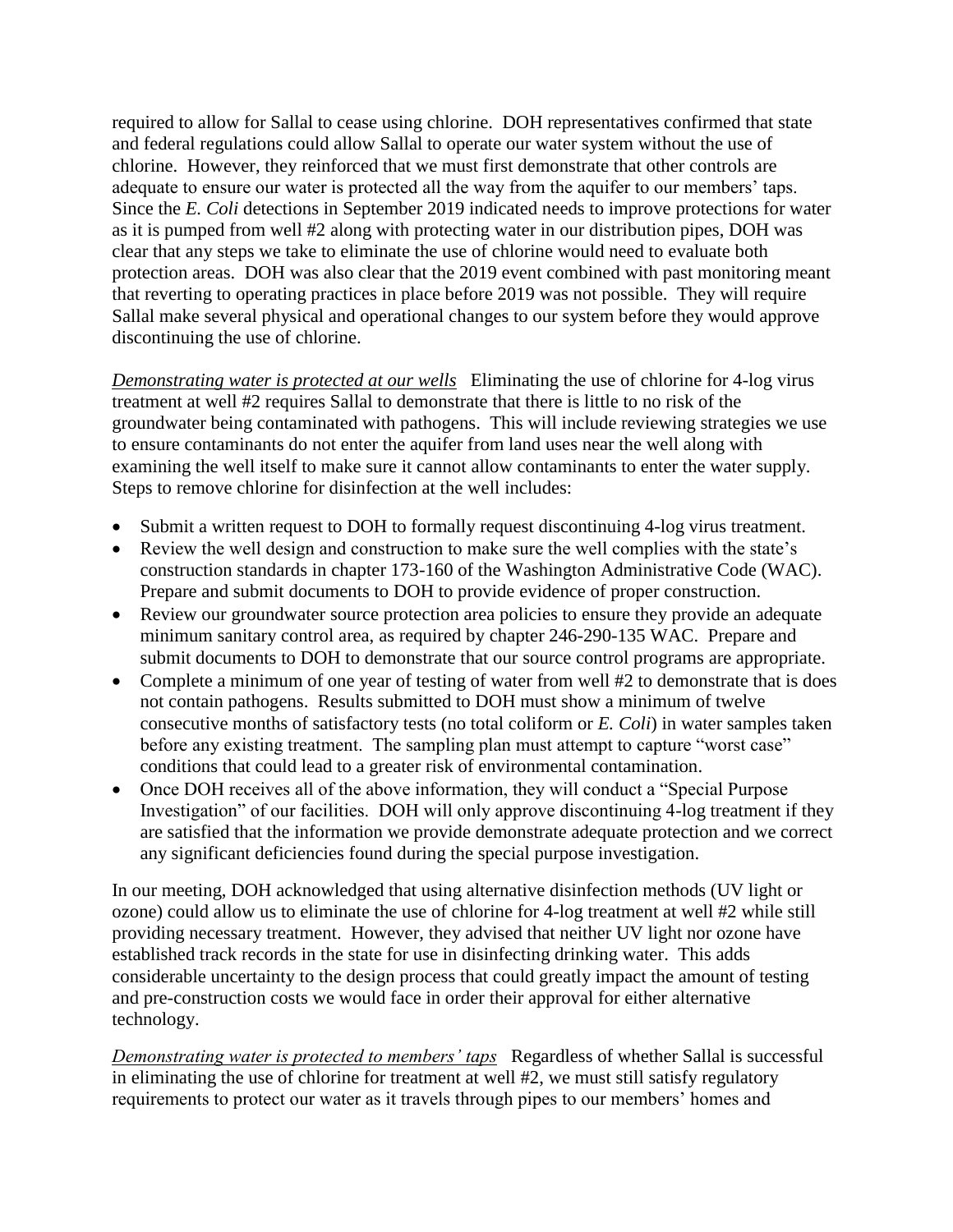businesses. According to DOH, before September 2019 Sallal was the largest drinking water utility in the region to not use chlorine to protect water in its pipe network. Although the regulations allow drinking water utilities to operate their water distribution networks without adding chlorine, DOH advised us that the path discontinuing our use of chlorine in our pipes would be long and challenging. This path will require careful inspection and review of our complete pipe network and may require significant financial investments to replace equipment or to construct improvements. Specific steps on this path include:

- Submitting a formal written request to DOH to discontinue the use of chlorine for protecting our drinking water pipes. According to DOH, they consider this type of request as a proposal to change our system design. Because of this, we will need to work with our engineering consultant to develop an appropriate project submittal.
- We must maintain an appropriate chlorine residual in our pipes for a minimum of twelve consecutive months before DOH will accept our request.
- DOH also expects Sallal to demonstrate that it has clear support from its members to make this change. They strongly recommended developing a survey to gauge member opinion. We must be able to document to DOH that most members support making this type of change.
- As part of our proposal, DOH expects Sallal to review our sampling history and discuss how we addressed all past Total Coliform or *E. Coli* detections. This review must demonstrate to DOH that we have taken appropriate steps correct or mitigate problems that may have allowed contaminants to enter our pipes in the past.
- Our proposal must include a thorough engineering review of all aspects of our drinking water distribution network to identify areas where contaminants might enter our pipes. We must ensure that every valve, booster pump station, pressure regulator, and all other components meet current standards for design and installation. If this effort identifies any issues, we must first correct the problems before we move forward with eliminating chlorine.
- We must also evaluate and, if necessary, improve our cross-connection control program to ensure contaminated water cannot flow backwards into our pipes from a member's home or business.
- Finally, we must closely examine our routine pipeline maintenance program to ensure our maintenance and cleaning practices are sufficient to protect the quality of water we deliver to our members. We must also demonstrate that we will perform any necessary flushing in a way that will not bias our compliance samples.
- Once we have completed the reviews and improvements discussed above to DOH's satisfaction, we must prepare and submit a transitional monitoring plan. This plan provides a detailed description of the water quality monitoring we will do to demonstrate that the water we deliver to our members is safe without the added chlorine. The plan specifically identifies the locations, frequency, and duration of sampling along with the contaminants we will test for in each sample. DOH expects us to provide clear communication with all our members about this monitoring plan. We must also specifically work with schools and restaurants to ensure they understand our *E. Coli* response plan should any sample taken during or after the transition period test positive for *E. Coli*.
- After DOH approves our transition plan, we may begin taking steps to remove chlorine from the water in our distribution pipes.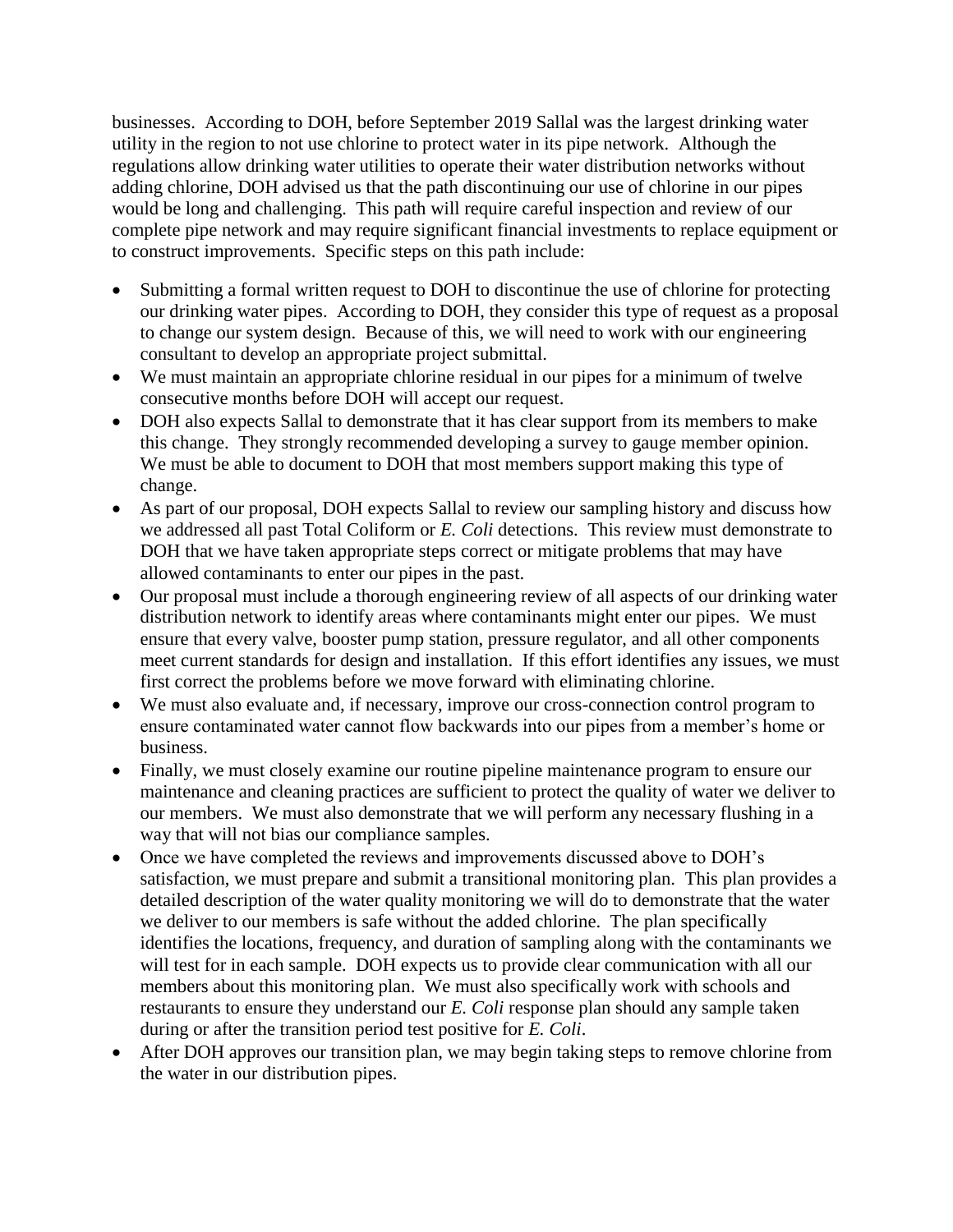It's important to note that completing the work described above does not provide any guarantee that DOH will approve Sallal to discontinue using chlorine to protect water in our distribution pipes. DOH may decide at any step that our efforts are not sufficient to protect the health of our members. In addition, any failed test during the transition period could trigger a boil water advisory and require us to immediately return to adding chlorine to our water.

# Alternatives for Protecting Sallal's Water from Pathogens

## *Presentation Slides 15-21*

Any strategy for protecting Sallal's water from pathogens requires not only protecting the water that leaves our wells, but also protecting the water as it travels through the miles of pipes that connect the wells to your home or business. In weighing options for protecting the water we drink, it is important to know whether a particular option can provide protection all the way from the well to your tap. Cost estimates shown below were developed by our engineering consultant as part of a preliminary technology review in December 2019. The estimates only reflect costs for adding disinfection to well #2 along with providing a disinfectant residual needed to protect water in our pipes.

*Chlorine:* Adding chlorine to drinking water, either as a gas or in liquid form as sodium hypochlorite, is recognized as the industry standard for protecting drinking water from pathogens. Chlorine kills microbial pathogens by destroying the cell walls and structures inside the cell. Chlorine reliably achieves a 4-log (99.99%) reduction of viruses when added to water at a well or other drinking water source. It also ensures protection of the water in the pipes connected to homes and businesses. The estimated cost to add chlorine disinfection at well #2 was approximately \$300,000. The cost estimate for adding equipment necessary to supply chlorine for the distribution system was \$113,000, making the total cost to implement this alternative at \$413,000. Completing installation of chlorine disinfection at Sallal's remaining wells will require an additional \$100,000.

- Advantages
	- o Reliably disinfects drinking water to achieve 4-log virus reduction.
	- o Provides a disinfectant residual needed to protect the water as it travels to your home or business.
	- o Industry standard for disinfection with well know dosing and design requirements.
	- o High level of acceptance by regulators.
	- o Simple system to operate and maintain.
- Disadvantages
	- o Chorine disinfection is a slower process than the other alternatives. Therefore, this option requires more space for the pipe needed to provide sufficient contract time before sending the water towards your home or business.
	- o Chlorine reacts with naturally-occurring organic matter that may be present in drinking water to form Disinfection Byproducts (DPBs). Some DBPs are harmful to humans. Since the groundwater Sallal pumps does not contain significant amounts of organic matter, the risk for DBPs in the water we supply is low. Despite the low risk, utilities that use chlorine are required to do additional testing for DBPs in the water they deliver.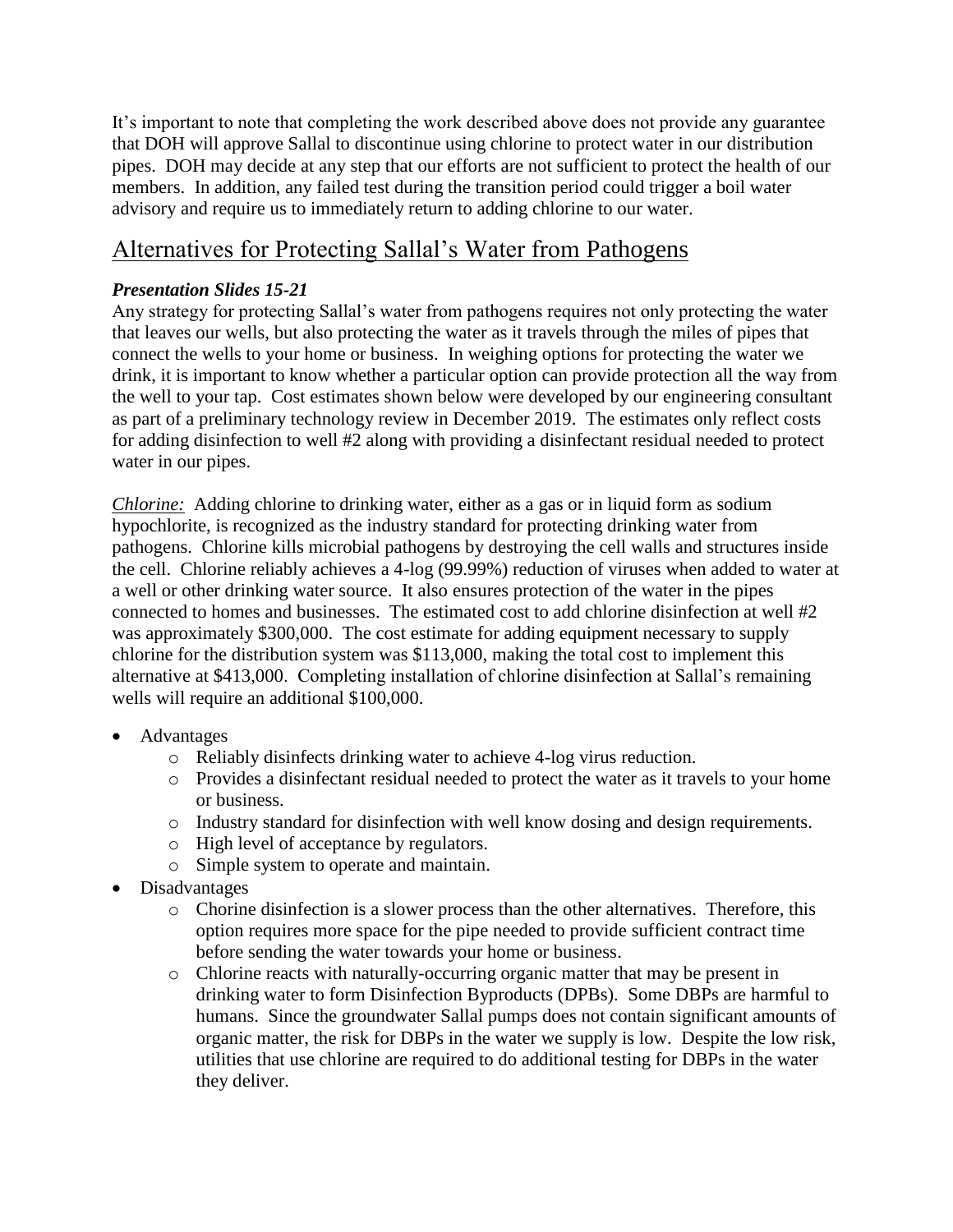- o Chlorine gas and liquid sodium hypochlorite are dangerous chemicals that requires safe storage and use of protective equipment by a certified operators.
- o Chlorine can produce a noticeable unpleasant taste and odor at low concentrations.

*Ultraviolet Light:* You may know that prolonged exposure to ultraviolet light from the sun can damage your skin and can cause skin cancer. This damage occurs from exposure to light in the UV-A and UV-B ranges. Exposing microorganisms to a different range of ultraviolet light, the UV-C range, can damage the organism's DNA and stops it from reproducing. Because of this, UV light provides an effective way to remove pathogens from water without the use of chemicals. While a properly designed UV light system can provide 4-log virus reduction in water from a well, it does not produce a long-lasting residual needed to protect water as it travels through the distribution system. The estimated cost to add UV disinfection at well #2 was approximately \$500,000.

- Advantages
	- o UV disinfection is capable of reliably achieving 4-log virus reduction in drinking water from wells.
	- o Process relies on light and does not add chemicals to water.
	- o Disinfection process is faster than chlorine and requires less space for the treatment system.
	- o The groundwater Sallal pumps does not contain minerals or solids that can impact UV effectiveness. This makes our water a good match for this technology.
- Disadvantages
	- o UV disinfection does not provide a residual disinfectant needed to protect water in the pipes connected to your home or business. Sallal cannot comply regulatory requirements with UV alone.
	- o Significantly higher cost than a chlorine system.
	- $\circ$  Equipment used to generate the UV light is sensitive to power interruptions & fluctuations. Even a brief power outage can cause a loss of disinfection.
	- o The lamps used in UV systems contain small amounts of mercury, which requires specialized training for safely handling and disposal.
	- o While technology is commonly used to disinfect treated wastewater before disposal, it is not commonly used in drinking water facilities. No groundwater purveyors in Washington currently use this technology.
	- o Technology requires extensive testing to demonstrate it provides 4-log virus reduction before DOH will allow it use for disinfection.
	- o Requires additional operator training & certification

*Ozone:* Ozone is an unstable molecule comprised of three oxygen atoms. It's a strong oxidizer that that can kill microorganisms by damaging their cell walls and constituents of their nucleic acid. As an unstable form of oxygen, ozone quickly decomposes into harmless compounds. While ozone is highly effective at killing pathogens to meet a requirement for 4-log virus reduction, it does not produce a long-lasting residual needed to protect water as it travels through the distribution system. The estimated cost to add ozone disinfection at well #2 was approximately \$520,000.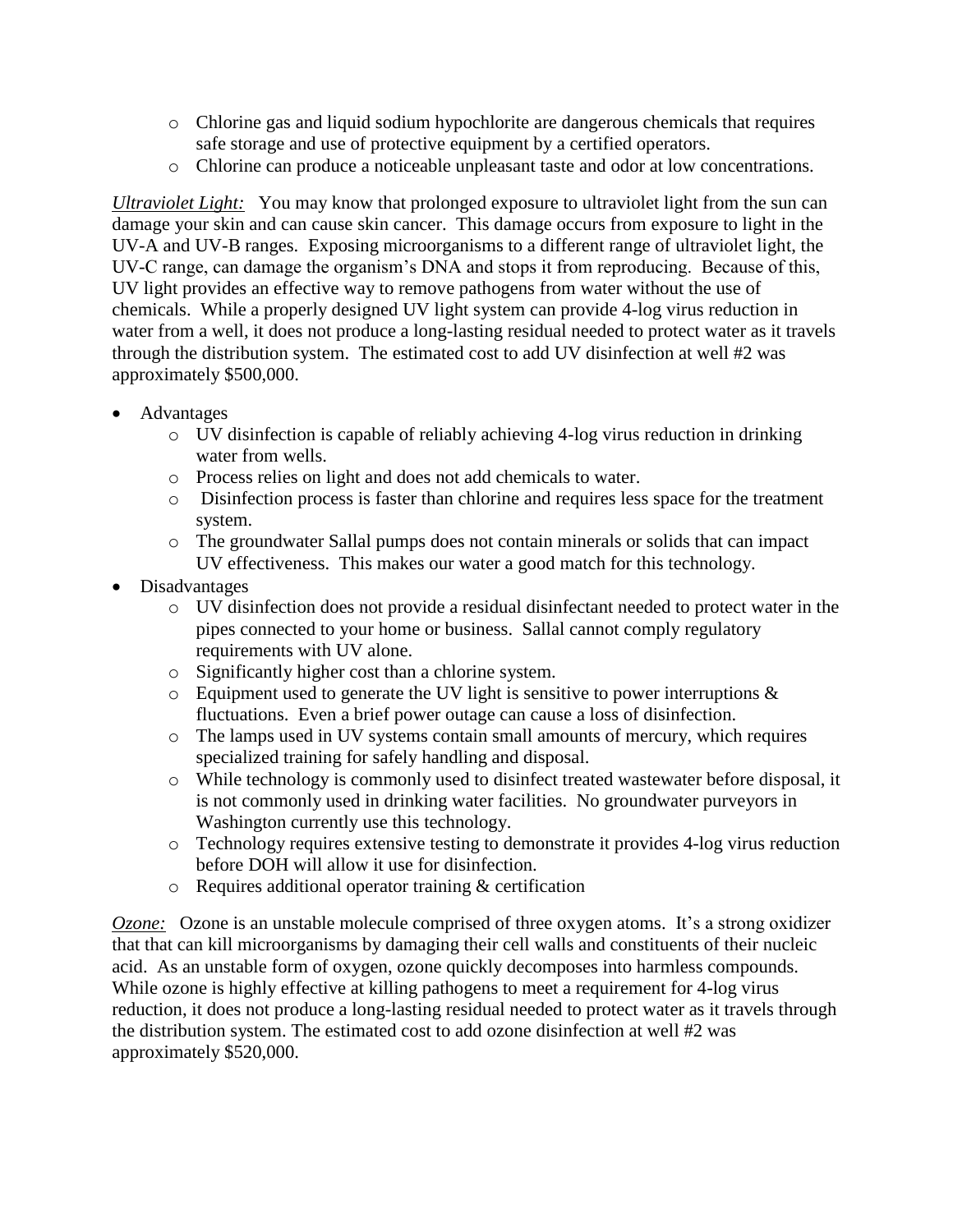- Advantages
	- o More effective than chlorine in destroying pathogens
	- o Rapid disinfection process that requires a short contact time and less space than chlorine.
- Disadvantages
	- o Ozone decomposes quickly and does not provide a residual disinfectant needed to protect water in the pipes connected to your home or business. Sallal cannot comply regulatory requirements with ozone alone.
	- o Highest cost of all three alternatives.
	- o Ozone is an unstable gas that must be generated on site with energy-intensive equipment.
	- o Ozone can react with naturally-occurring organic matter and other compounds in drinking water to form DBPs. While ozone does not form the same DBPs as those formed by chlorine, ozone DPBs can be harmful to humans. This alternative requires additional testing to see if DPBs are present.
	- o Ozone is very reactive and corrosive.
	- o Ozone is extremely irritating and possibly toxic, which requires operators to take special precautions when operating and maintaining equipment.
	- o Requires additional operator training & certification

*UV or Ozone with Chlorine:* Pairing UV or ozone with chlorine can provide an effective means of achieving 4-log virus reduction needed to protect water at a well source while producing a residual disinfectant needed to protect water in the distribution pipes. As noted above, the estimated cost to add UV or ozone disinfection at well #2 was approximately \$500,000- \$520,000. The cost estimate for adding equipment necessary to supply chlorine for the distribution system was \$113,000. The total cost of this alternative is up to \$633,000.

- Advantages
	- o Combining UV or ozone with chlorine potentially provides a more effective means of achieving 4-log virus reduction than chlorine alone.
	- o This alternative can comply with regulatory requirements to protect water in the pipes connected to your home or business with a reduce amount of chlorine.
	- o Can help reduce chlorine odor and taste issues
- Disadvantages
	- o Previously stated disadvantages still apply.
	- o Significantly more expensive strategy to fully protect our water system than chlorine alone.
	- o Adds higher level of operating complexity and requires additional operators to be trained and certified on multiple systems.

*Enhanced Inspection & Maintenance:* In theory, DOH can approve Sallal to operate its water system without the use of disinfection barriers, such as using chemicals or UV at the wells and adding chlorine to our pipe network. To do so, Sallal must demonstrate that it uses other technical and administrative practices that provide equal public health protection to the alternatives described above. For a complete explanation of these requirements, please refer to the section titled "DOH Requirements for eliminating chlorine". At present, complete costs to